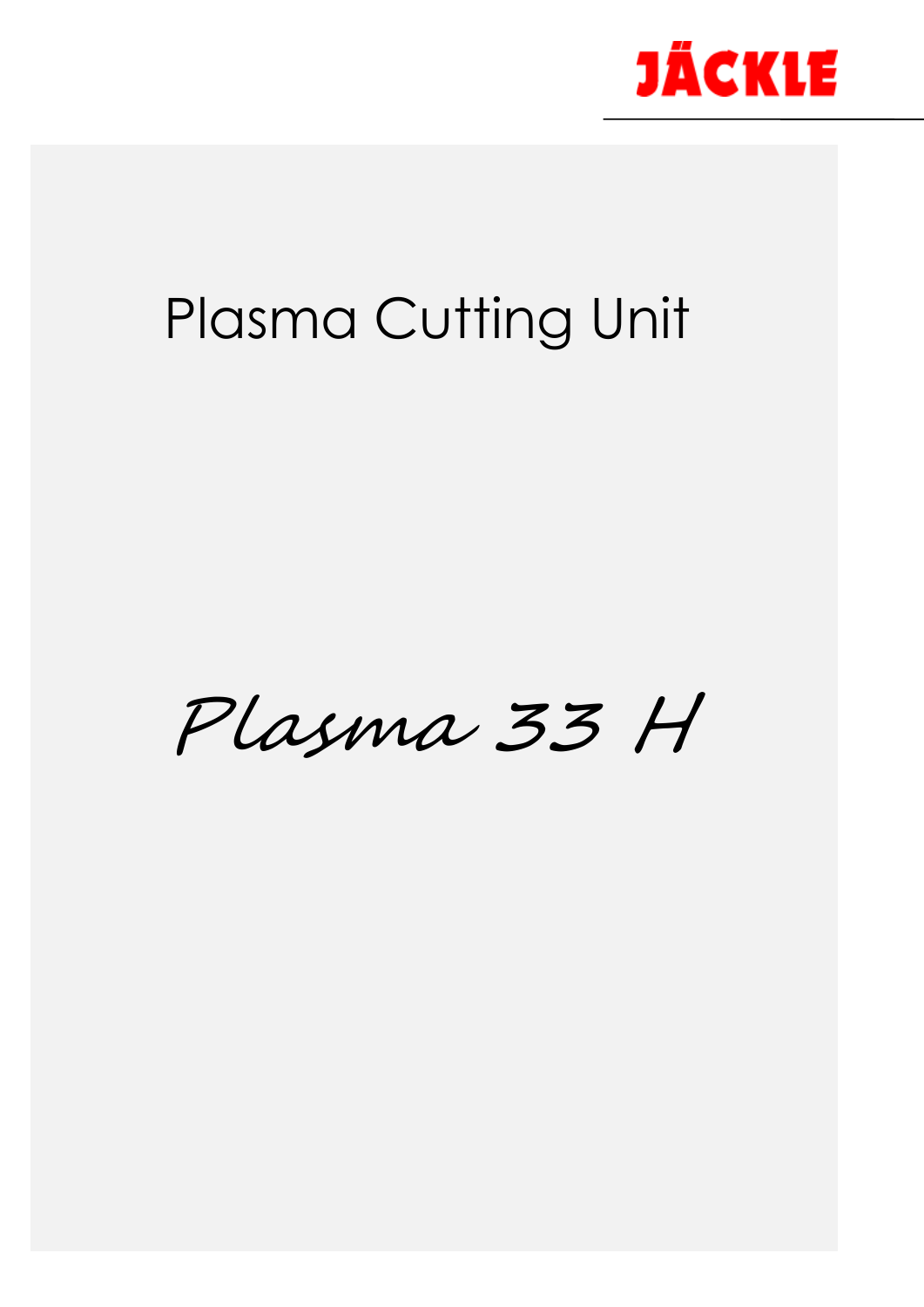

These operating instructions are intended to ensure safe and efficient work with the Plasma 33 H cutting unit.

Please read the instructions carefully prior to initial operation of the unit.

The information contained in this manual should be made available to all operational staff. Please keep the instructions always ready-to-hand, near the machine.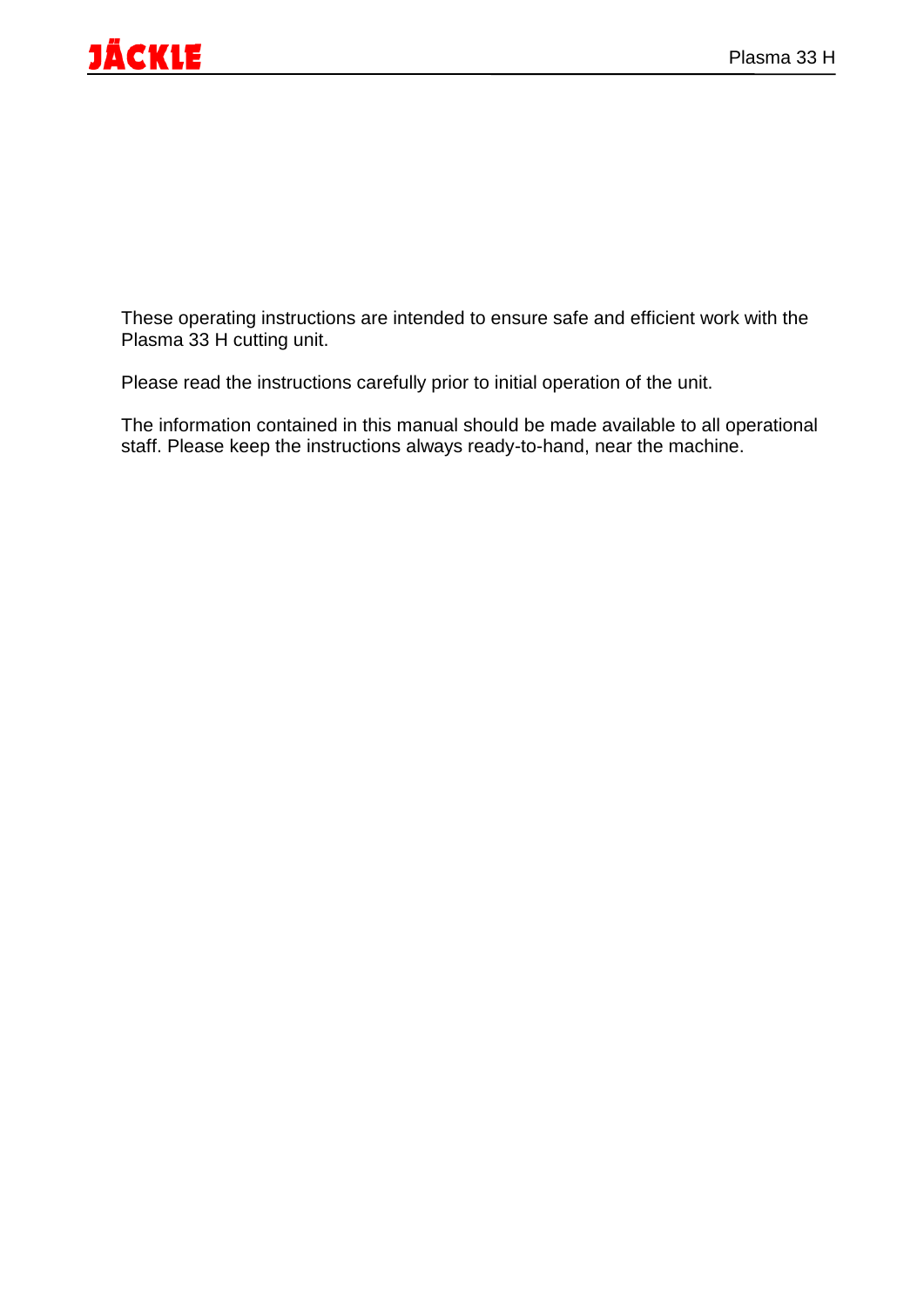

### **DECLARATION OF CONFORMITY**

within the meaning of EC recommendation EMC 89/336/EEC, appendix I respectively of EC recommendation 73/23/EEC, appendix III B

| Manufacturer: | Jäckle Schweiß- und Schneidtechnik GmbH |
|---------------|-----------------------------------------|
|               | Riedweg 4                               |
|               | D-88339 Bad Waldsee                     |
|               | Germany                                 |

We declare, that below mentioned current source corresponds to the safety requirements of the recommendations.

| Name of unit:                    | <b>Plasma Cutting Unit</b>                                                    |
|----------------------------------|-------------------------------------------------------------------------------|
| Type of unit:                    | Plasma 33 H                                                                   |
| Relevant<br>EC recommendations:  | EMC recommendation 89/336/EEC,<br>modified by recommendation 92/31/EEC        |
|                                  | Low-voltage recommendation 73/23/EEC,<br>modified by recommendation 93/68/EEC |
| Applied<br>harmonized standards: | EN 50 199<br><b>EMC</b> product standard<br>for arc welding equipment         |
| Especially:                      | EN 60974-1<br>Arc welding equipment -<br>Welding power sources                |

Jäckle Schweiß- und Schneidtechnik GmbH

Jächle

Reinhard Jäckle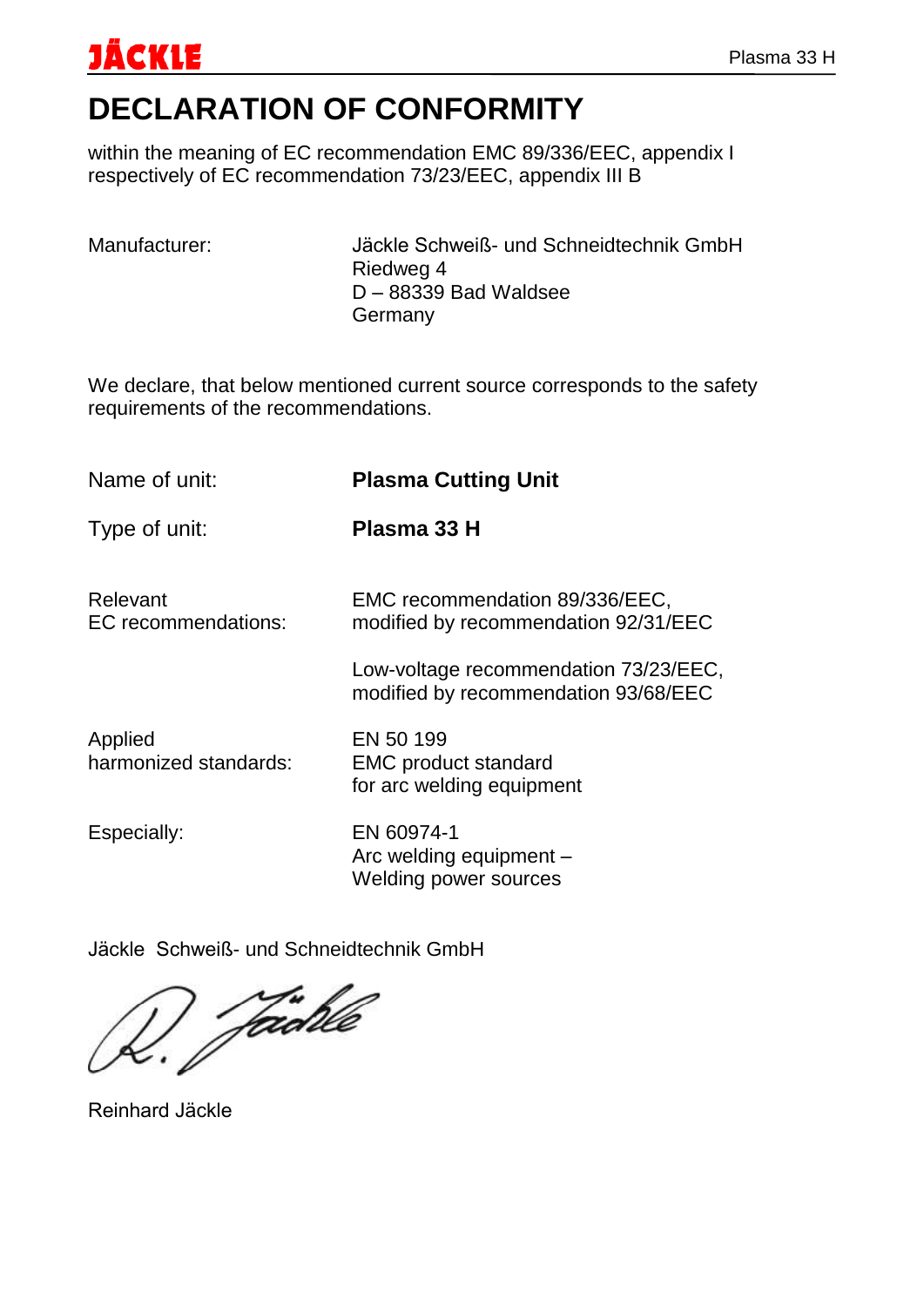#### Plasma 33 H

# <u>JÄCKLE</u>

## **Contents**

#### Page

| 2.  |  |
|-----|--|
| 3.  |  |
| 4.  |  |
| 5.  |  |
| 6.  |  |
| 7.  |  |
| 8.  |  |
| 9.  |  |
| 10. |  |
| 11. |  |
| 12. |  |
| 13. |  |
| 14. |  |

#### **Picture**

Subject to mistakes and technical modifications

BA - Nr.: 700.021.002

Version 1.03 February 2004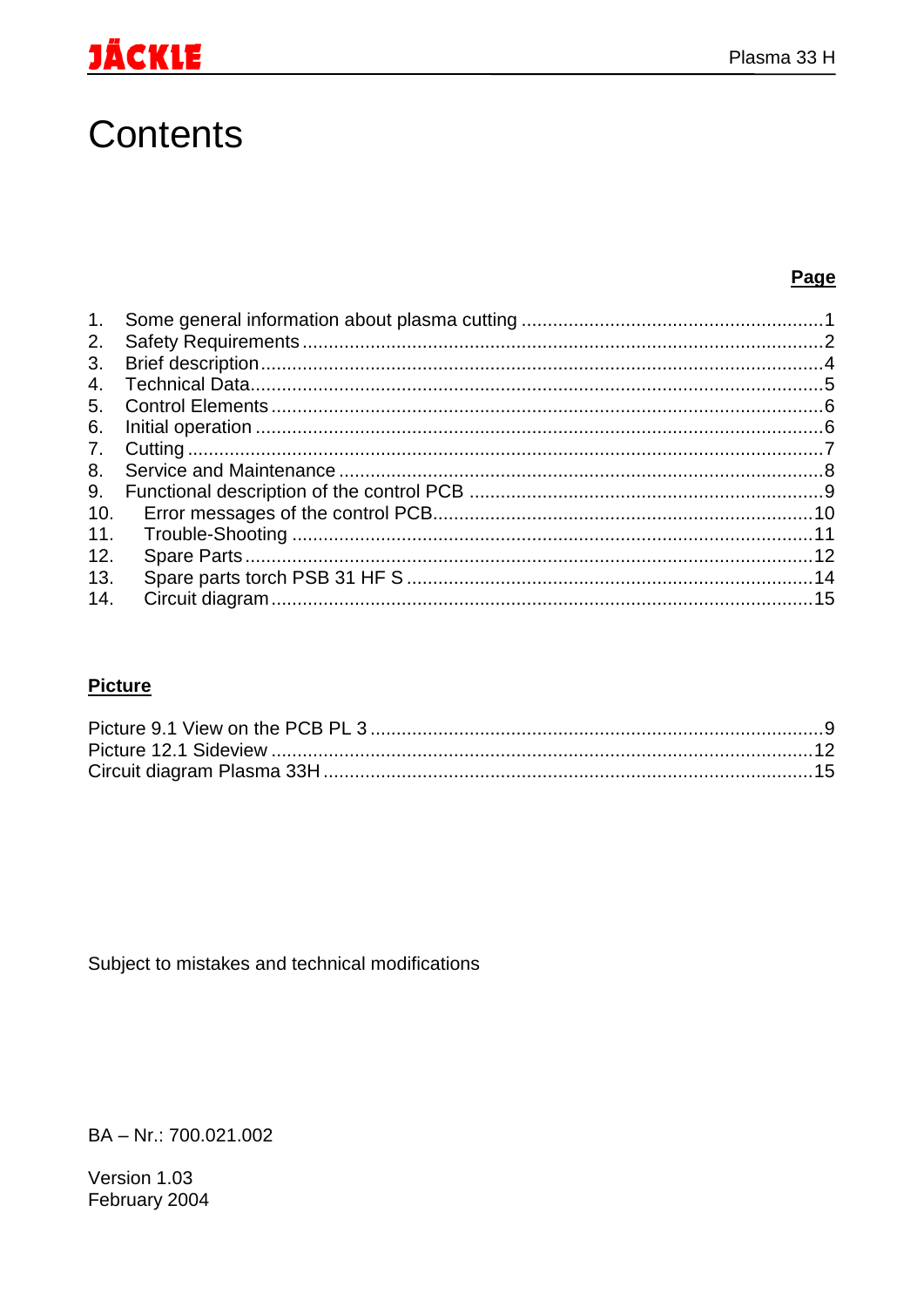### 1. Some general information about plasma cutting

#### **1.1 Operating principle**

In a plasma torch, the air is heated to an extremely high temperature through an electric arc, thus forming an electroconductive plasma which allows the cutting current to flow from the electrode to the workpiece. The small-size bore of the cutting nozzle constricts the cutting current and produces a strongly concentrated plasma cutting jet. It causes the metal to melt very rapidly, and its highly kinetic energy ejects the molten metal from the kerf. A clean, clear cut is the result.

#### **1.2 Advantages**

Time saving due to high cutting speed in cutting thin sheet metal, if compared to oxy-fuel gas cutting, nibbling or sawing.

Heat build-up is kept at a reduced level due to the high cutting speed and a strongly concentrated plasma arc. Therefore, warping of the workpiece is very unlikely.

Ease of operation.

Low operating expenses due to compressed air being used as plasma gas. Low energy - high efficiency.

#### **1.3 Field of Application**

The plasma cutting method is applicable on almost any conductive metal, ie. high alloy chrome nickel steels, any hardened and unhardened tool steels, constructional steels, nonferrous metals like aluminium and its compounds, brass, copper and even grey cast iron.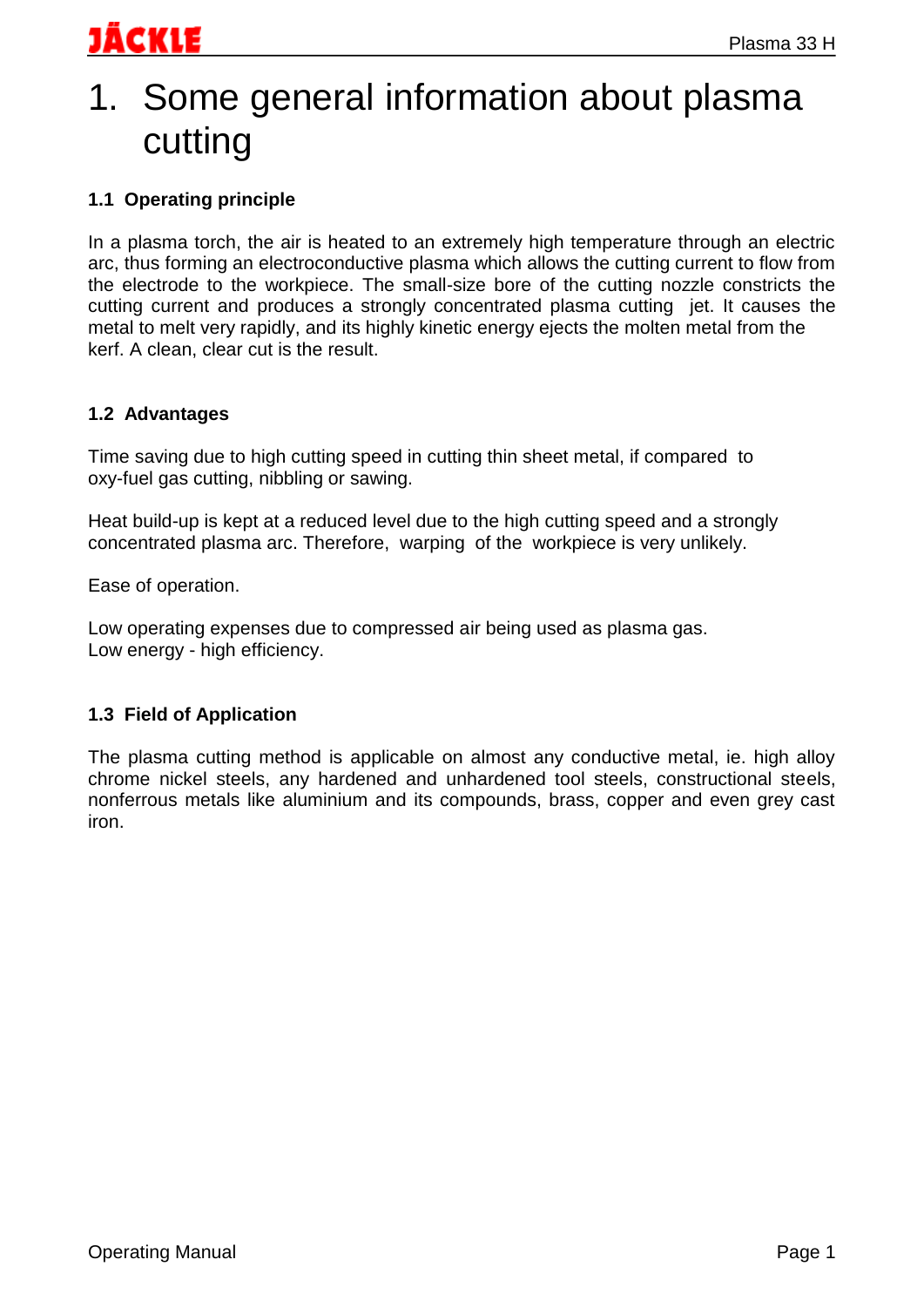# 2. Safety Requirements

This cutting unit has been manufactured in accordance with the relevant international standards. However, improper use or manipulation of the machine may cause hazards.

- a) The unit is exclusively intended for plasma cutting processes. Service personnel must be duly informed of all safety rules.
- b) Electrical repair work must be carried out by qualified electricians.
- c) Always disconnect mains prior to servicing, maintenance, and repair work and before opening the casing.

The following safety instructions must be strictly observed:

#### **2.1 Fumes**

JACKUE

The plasma cutting process generates fumes and therefore the plasma cutting unit must be operated in areas with adequate ventilation or outdoors. In the case of enclosed working areas, a strong fume extraction system (preferably fitted below the cutting zone) should be provided.

The cutting area of the workpiece has to be cleaned and free of solvants and degreasing agents to prevent the formation of toxic gas.

The use of breathing equipment as well as a powerful extraction system and filtering of toxic gas and fumes is obligatory when cutting materials which are likely to develope toxic gases. Such materials include lead (also lead coatings), galvanized parts, cadmium, cadmium-plated bolts, beryllium (usually as an alloying constituent, ie. beryllium copper).

#### **2.2 Radiation**

The radiation from the arc may cause eye damage and skin burn. Therefore, eye protection should be worn in the form of a welder's shield or a helmet. The skin must be protected by adequate safety clothing (welder's gloves, leather apron, safety shoes). Persons working close by should also be protected from the radiation of the arc.

#### **2.3 Fire risk**

Inflammable substances must be kept away from the cutting zone. There is a risk of igniting by sparks and hot slag.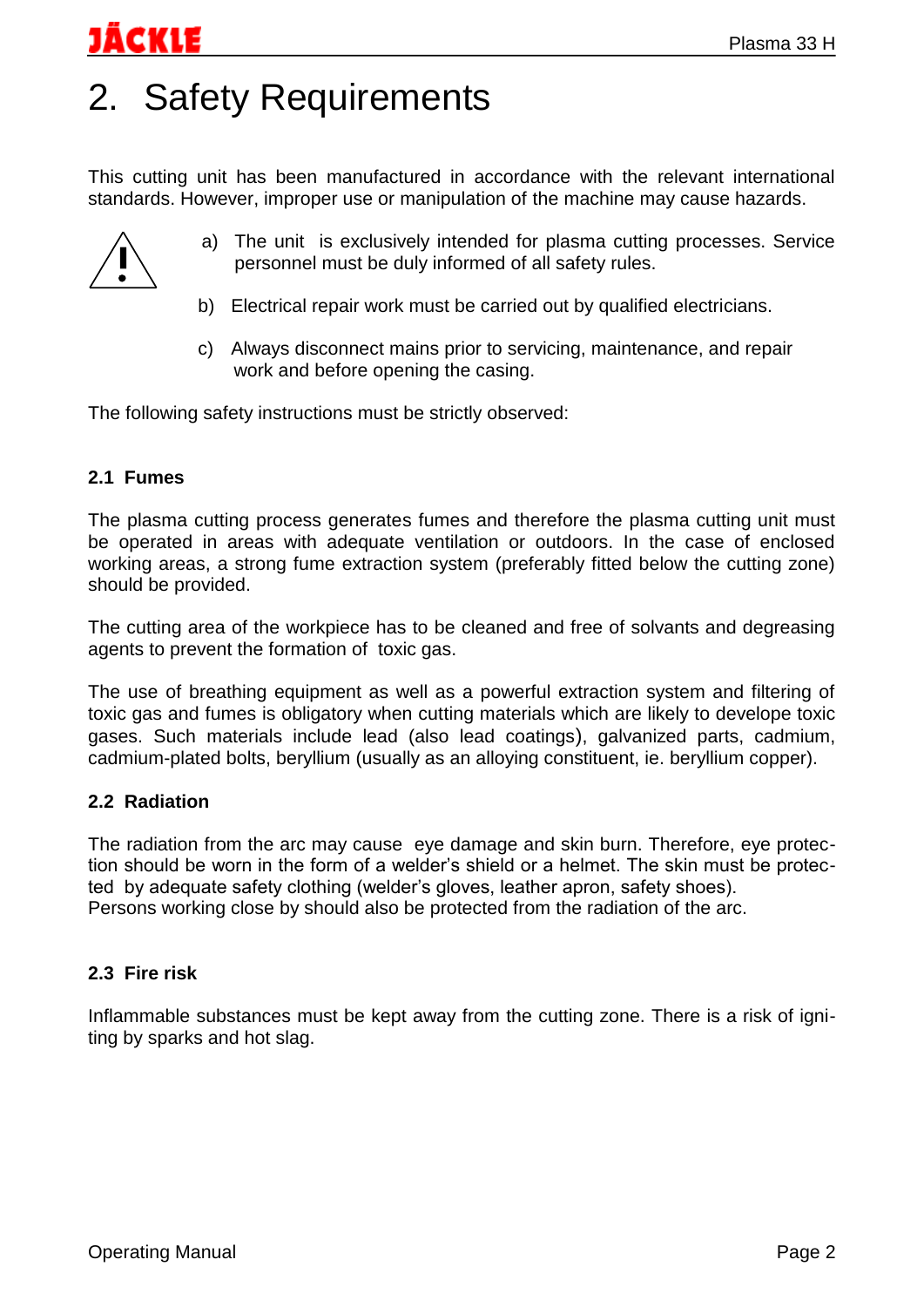#### **2.4 Electrical hazard**

Plasma cutting is carried out under high-tension conditions which require utmost precaution.

Any defective or damaged parts on the torch must be replaced immediately. When exchanging a part, always disconnect the unit (master switch in pos. 0). Only original spare parts may be used on the torch.

If any insulation damage is found on the hose pack or on the torch head, the operation of the unit is to be discontinued until the damage has been repaired.

#### **2.5 Further conditions and provisions**

Apart from the instructions given in this operating manual, the general safety standards, in particular the rules for prevention of accidents

BGV A2 (electrical installations and operating supplies) and

BGV D1 (welding, cutting and related working processes).

These rules may be obtained from

Carl Heymanns-Verlag KG (publisher) Luxemburgerstraße 449 50939 Köln

Furthermore, we point out that in some operative ranges where, despite the observance of radiation limits, this cutting unit can cause electromagnetic interferences which are the responsibility of the user.

This means that in the domain of hospitals, for instance, the function of electromedical units, data-processing equipment and the like (ECG, PC etc.) may be impaired.

Before putting the cutting unit into service, please make sure to inform the authorities in charge of the above mentioned equipment. If you wish to apply for a special authorization as provided by the Law on Electromagnetic Compatibility of Technical Equipment, §3 section 4, regarding the use of this cutting unit, please address to your competent Authority.

If you wish to use the cutting unit in domestic areas, special precautions have to be taken as well.

Adequate assistance in evaluating the operative range and minimizing electromagnetic interferences (eg. use of screening lines) may be obtained from the Electromagnetic Compatibility Standards for Arc Welding Systems.

See EN 50 199, annex A1 and A2.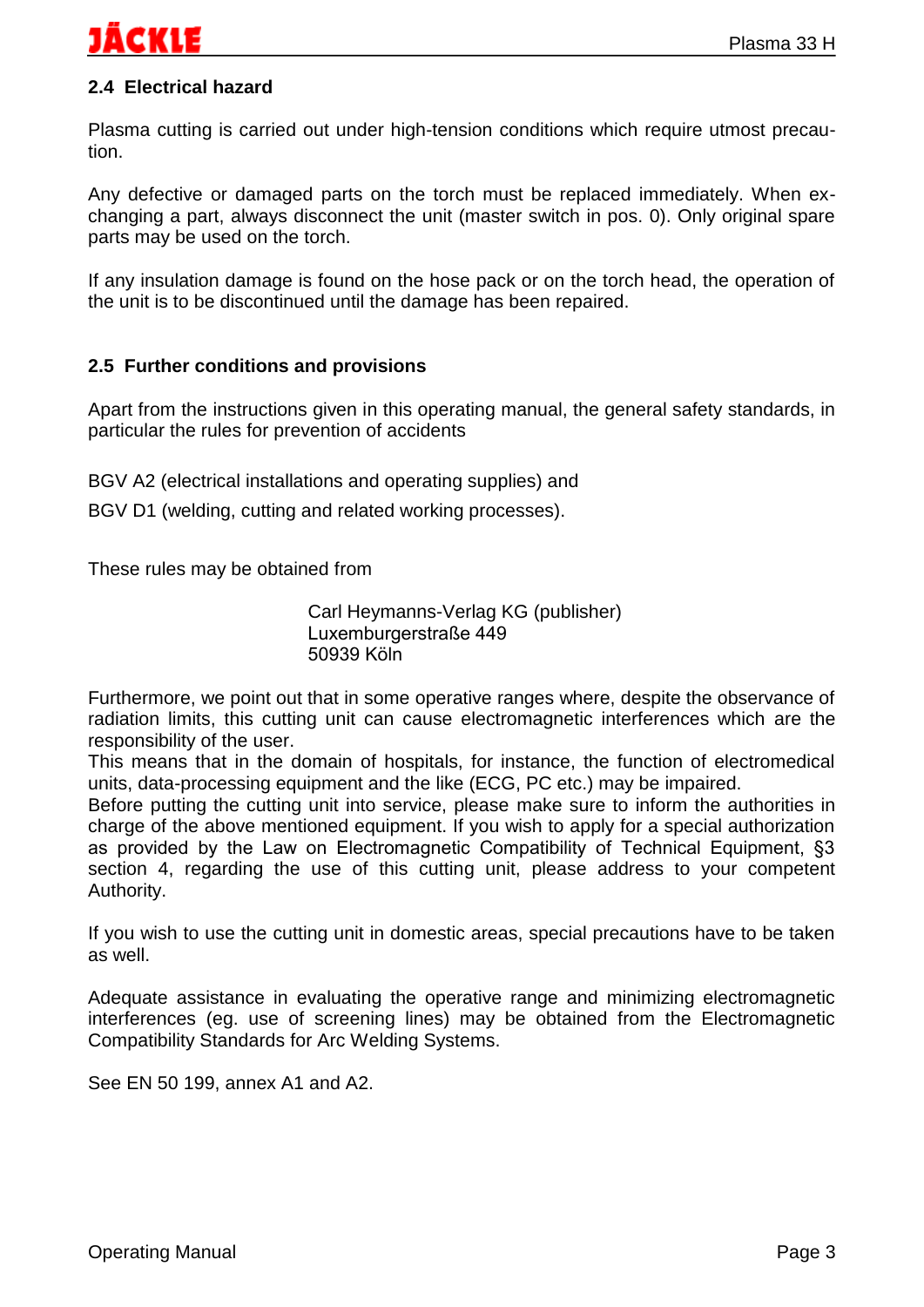# 3. Brief description

#### **Its operating priciple is characterized by the following:**

#### **Compressed air serving as plasma gas and cooling medium for the plasma torch**

A high-grade filter welding regulator together with a downstream micro filter are standard equipment on this unit.

The finely filtered, pressure-controlled air expands in the plasma torch body and serves, for one thing, as plasma gas and, for another, as a cooling medium for the torch body to protect against high thermic load.

**HF-ignited pilot arc.** A pilot arc which is initiated by a high-frequency spark starter ensures reliable ignition of the cutting arc even on lacquered workpieces. In addition, this appliance is suited for automatic cutting processes.

**Automatic cutting process** via control board**.**

Safety cut-out. In the event of a pilot-arc failure, the current source switches off after approx. 2 seconds to protect the operator from a build-up of no-load voltage.

#### **Service friendly design.**

All components are easy to change.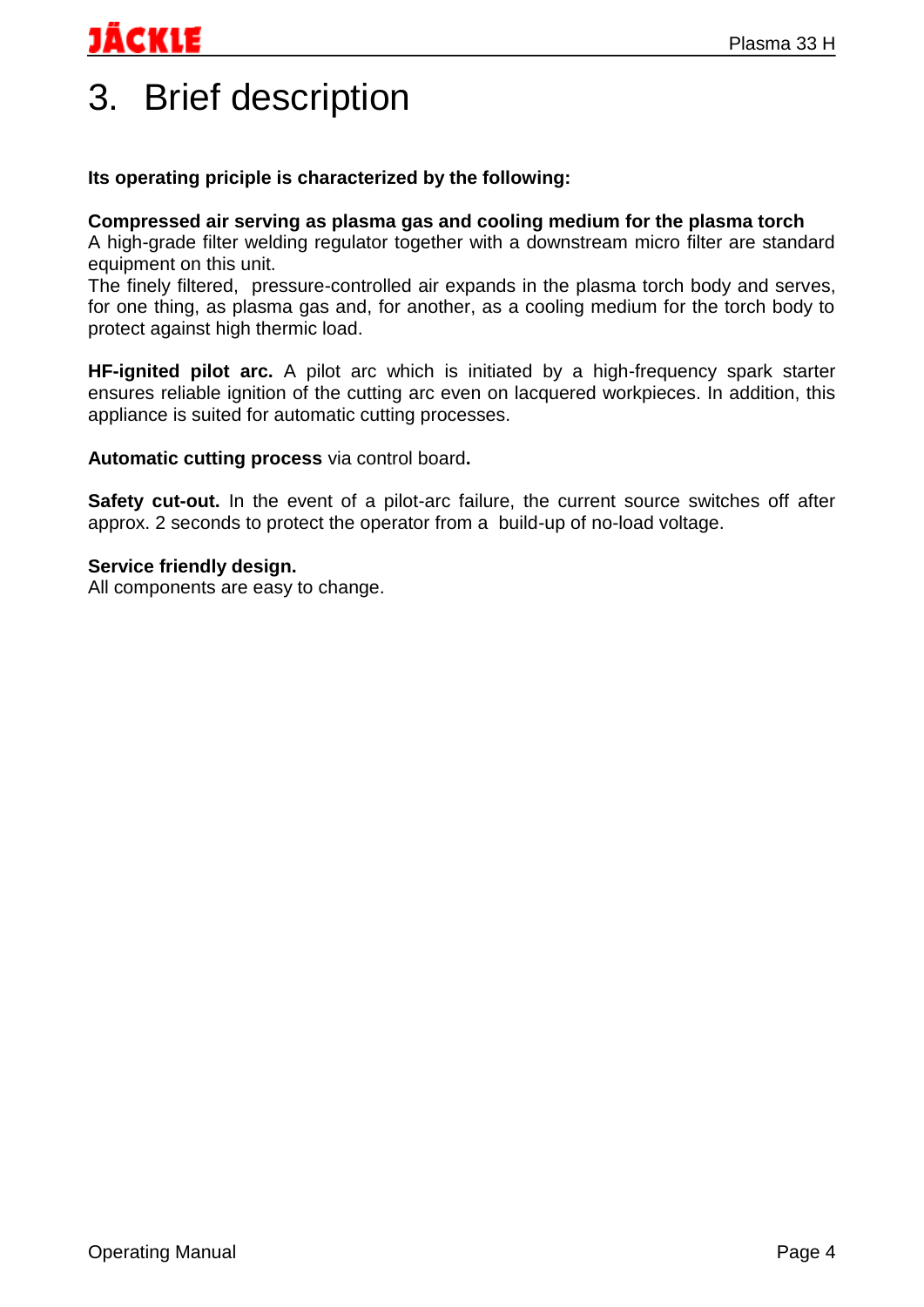### 4. Technical Data

|                                                      | Plasma 33 H                       |
|------------------------------------------------------|-----------------------------------|
| Supply voltage                                       | 400V, 50Hz, 3 Phasen              |
| Max. power draw                                      | 5,5 kVA                           |
| Fuse                                                 | 10 A träge                        |
| Max. cutting current                                 | 33 A                              |
| Max. open-circuit voltage                            | 230 V                             |
| duty cycle 50 %                                      | 33 A / 92 V                       |
| Max. cutting thickness, quality cut<br>severance cut | $7 \text{ mm}$<br>$10 \text{ mm}$ |
| System of protection                                 | <b>IP 23</b>                      |
| Insulation class                                     | $H(180^{\circ} C)$                |
| Type of cooling                                      | F                                 |
| Dimensions L x W x H (mm)                            | 350x230x350                       |
| Weight                                               | 30kg                              |
| Compressed-air supply                                | 5 bar<br>110 l/min                |



Manufactured in accordance with the European Standards: EN 60974-1 and EN 50199 in accordance with



Authorized for cutting under increased electrical hazard in accordance with the European Standard EN 60974-1.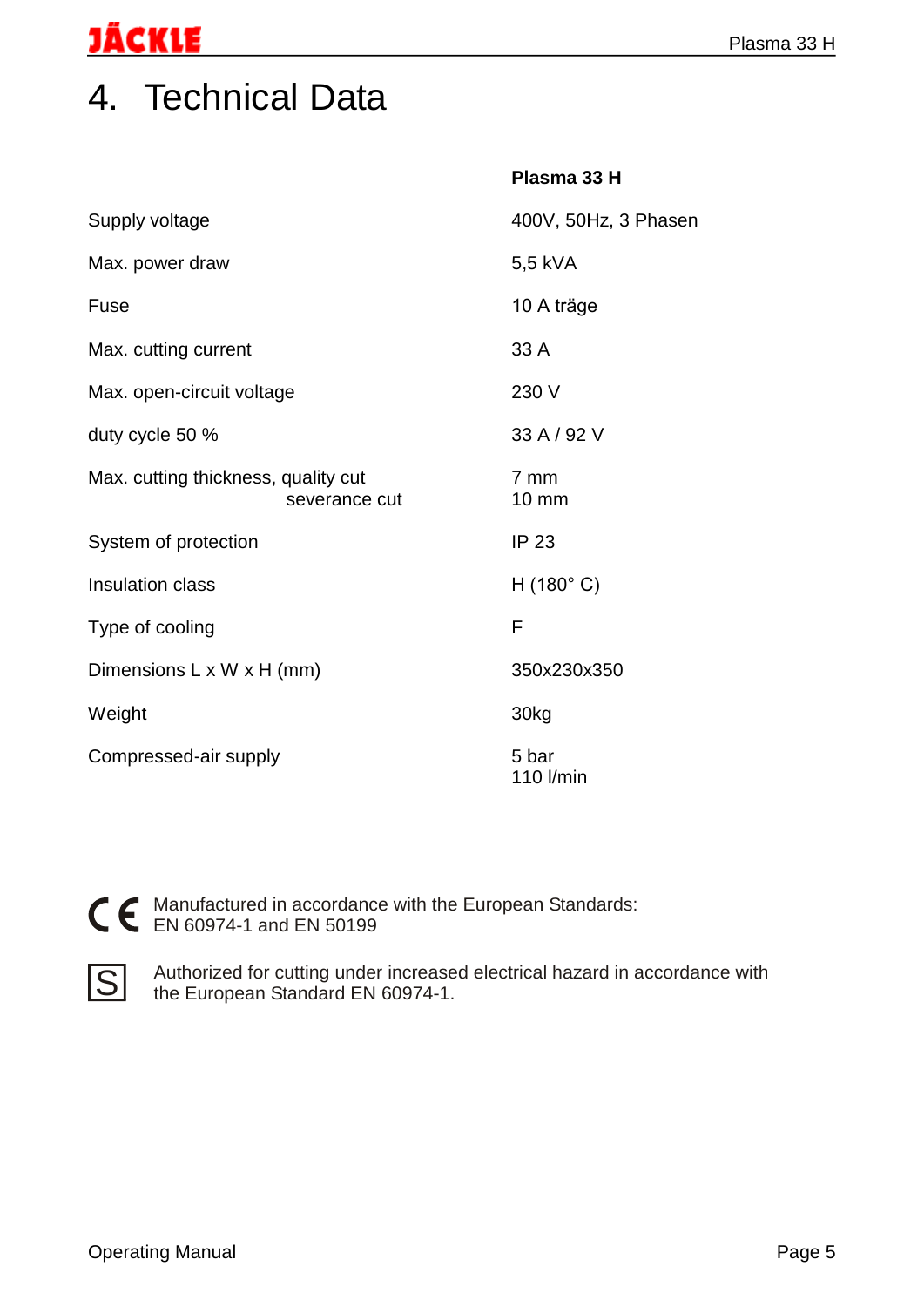# JACKLE

### 5. Control Elements

#### **Master switch (Front panel)**

Position "O": unit is switched off. Position "I": unit is switched on.

#### **Control lamp 'mains' (Front panel green)**

is lit when unit is switched on.

### 6. Initial operation

#### **6.1 Place of installation**

The unit should not be exposed to moisture, welding spatter and the direct ray of sparks at grinding works.

#### **6.2 Mains connection**

Fit a power plug to the mains cable as indicated on the rating plate. The 3 phases (black, brown, blue) may be connected to L1, L2, L3 as you like.

#### **4.3 Connecting the compressed air**

Connect compressed air supply by rapid action hose coupling at the backside of the unit.

The mounted filter pressure reducer regulates the connected comressed air supply to the correct working pressure. Pay attention to a sufficient pressure and a sufficient flow quantity of the pressure air supply. Besides the air must be as free as possible from oil and water.

#### **Warning! The water tanks must be emptied periodically.**

The water tank empties automatically itself, when the air system becomes pressureless. If the machine is fixedly connected to a compressed air supply being continously under pressure, the machine must be separated from the compressed air supply to empty the water tank.

#### **4.4 Connecting the torch**

The cutting torch is already connected to the unit in factory. Both parts are tested and delivered as one unit.

If the cutting torch must be exchanged later on, an expert must take off the housing bonnet and connect tightly the new torch at the corresponding connections. The blade terminals of the torch trip line may be pluged into the trip line socket as you like.

#### **Warning! Pull power-supply plug prior to opening the casing of the plasma unit.**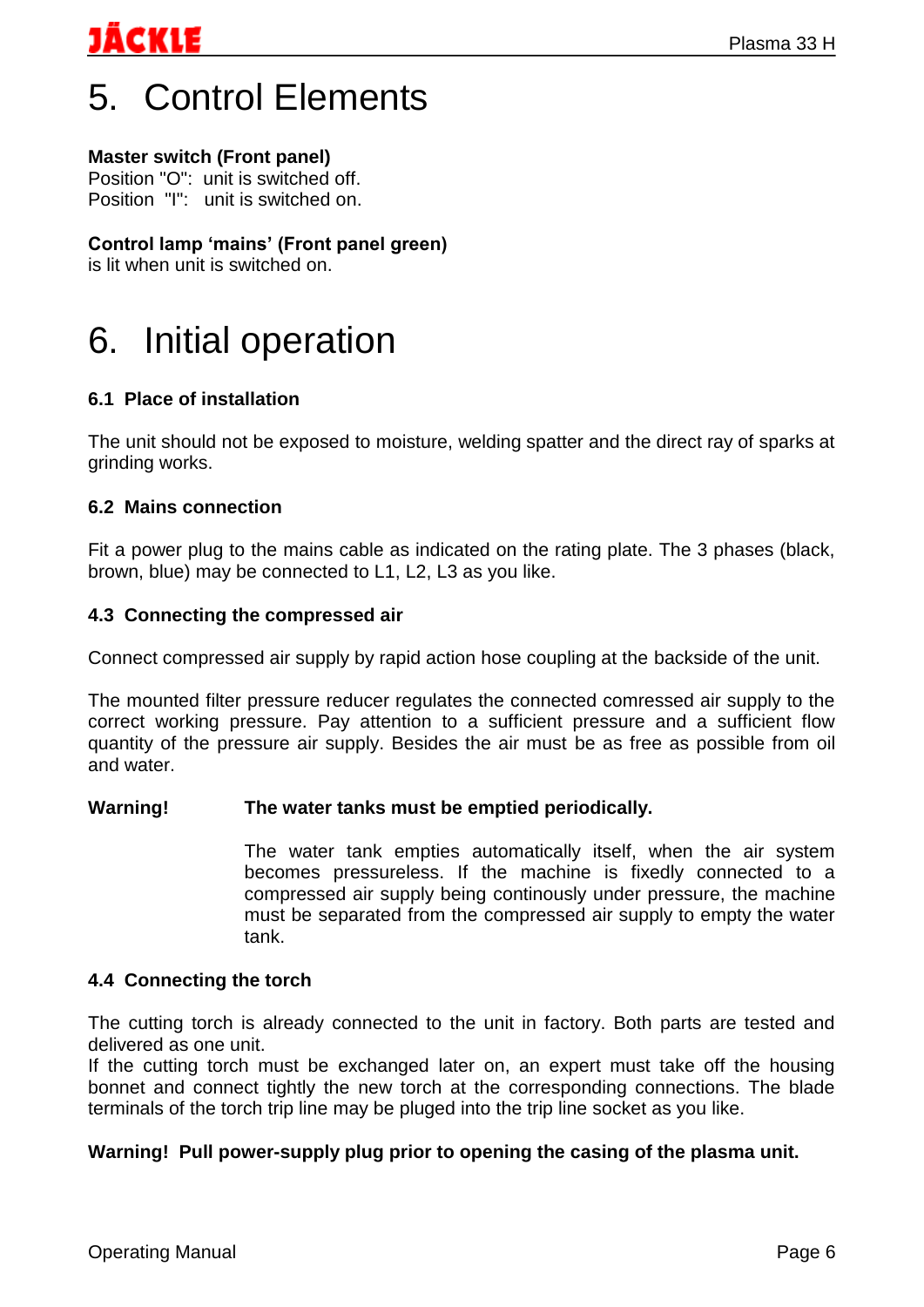#### **4.5 Equiping the torch**

Fit the plasma nozzle into the torch.

Plasma nozzle and electrode are wear parts. A plasma nozzle with a badly burnt-out hole and an electrode with a large penetration crater involves worse cutting quality and striking characteristics. These parts must be exchanged by original wear parts.

At the exchange of wear parts take care that they are tightened fastly.

The cut may be done with distance nozzle as well as with plasma nozzle leaning on the workpiece.

#### **4.6 Connecting the workpiece**

Plug the workpiece cable into the socket for workpiece connection. Attach the workpiece clamp to a better-conducting part of the workpiece, i.e. not on paintwork or rust.

### 7. Cutting

#### **7.1 Striking the pilot arc**

Carry the cutting torch to the starting-place of the scheduled cut.

Press the torch trigger. After a short gas preflow (about 0,5 sec.) the pilot arc is ignited. When the pilot arc touches the workpiece, the cutting arc arises.

If the cutting arc does not arise the pilot arc automatically switches off after ca. 2 seconds.

**Warning!** Don't repeat igniting the pilot arc unnecessaryly often without cutting. The pilot resistor may be overstressed and the wear parts of the torch are more stressed.

#### **7.2 Cutting**

For manual cutting operation pull the torch - lightly leaning on the workpiece - across the workpiece with constant speed.

It is important to observe the suitable cutting speed according to the material thickness for getting an optimal cut. If the cutting speed is too slow, the edge of cut doesn't get sharp in consequence of the intense input of heat. The optimal cutting current is achieved if the cutting beam leans lightly backwards during the cutting operation.

If the torch trigger is released, the cutting beam is extinguished and the current source switches off. The gas will continue to flow for ca. 1 minute in order to cool the torch. If the plasma beam tread out of the workpiece the current source switches off too.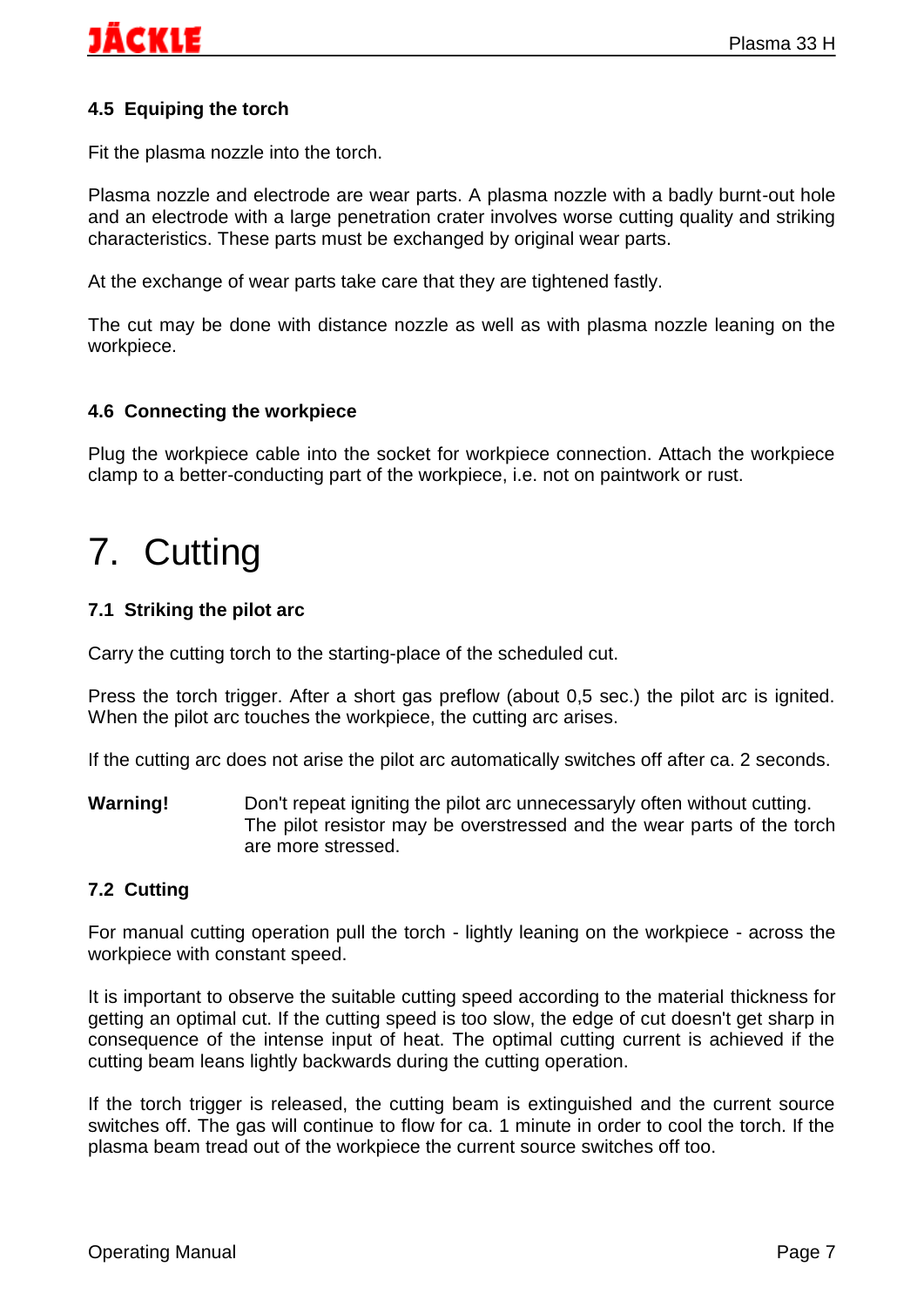**Warning!** Don't switch off the machine during the gas post-flow period as this could involve damages by torch overheating.

For hole piercing in manual cutting operation firstly hold the manual cutting torch sloped and then change into vertical position in order to reduce spatter formation on the plasma nozzle.

### 8. Service and Maintenance

This cutting unit should be serviced in regular intervals dependent on operating times and working place conditions.

- Check filter pressure reducer unit. Change cartridge, if required.
- Clean unit from inside by air-blasting according to degree of soiling.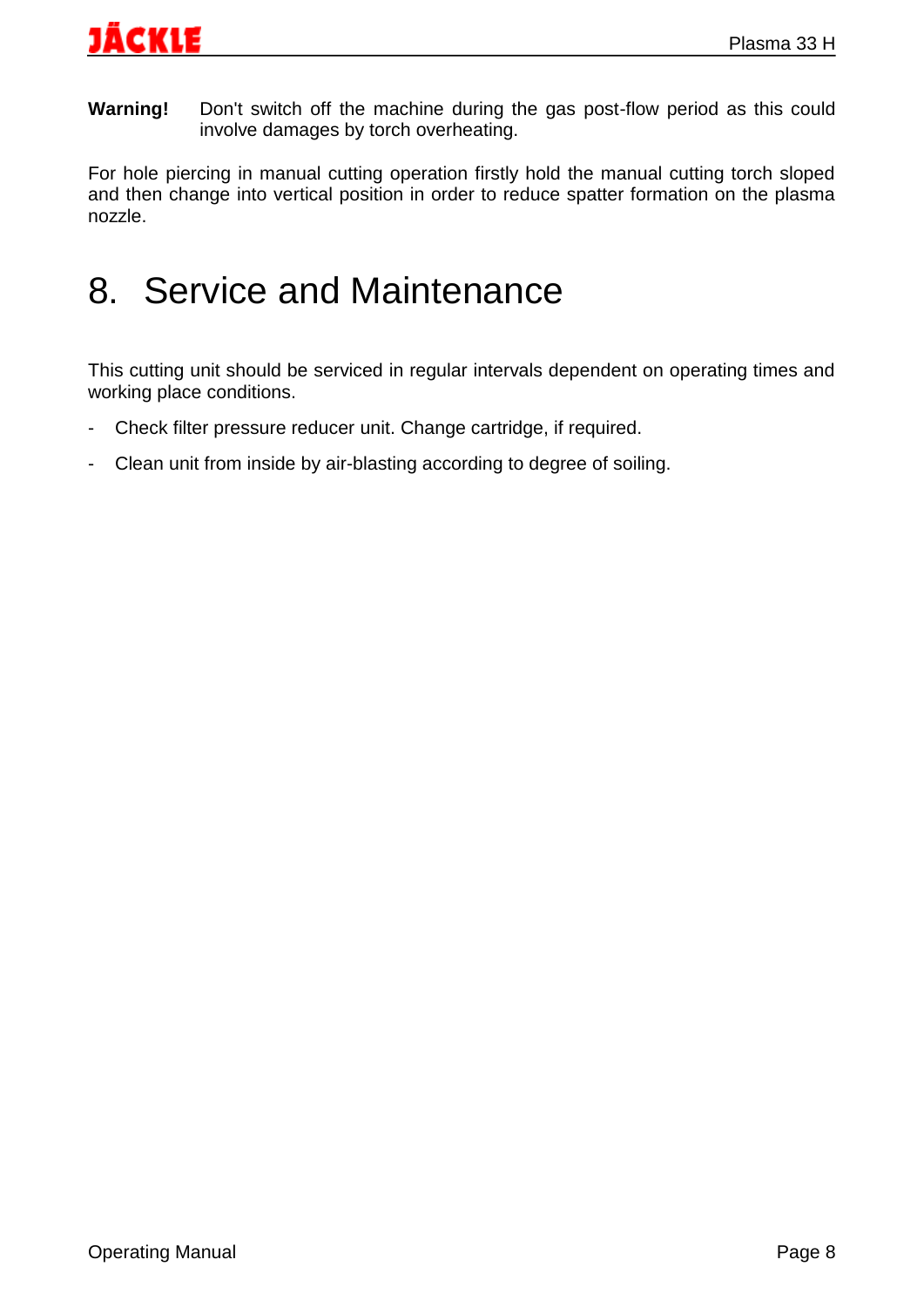# 9. Functional description of the control PCB



Picture 9.1 View on the PCB PL 3

#### **The components in the grey fields have the following functions:**

- The LED D2,5V' indicates the correct voltage on the PCB.
- The LED D3, OK' shows the normal function of the microprocessor.
- The LED D4, BT' shows the function of the torch trigger and the possible errors. They are described in the next chapter 'error messages'.
- The LED's D5, Gas', D6, Netz' and, D7, Pilot' are illuminated, when the relay next to the led is switched on by the microprocessor.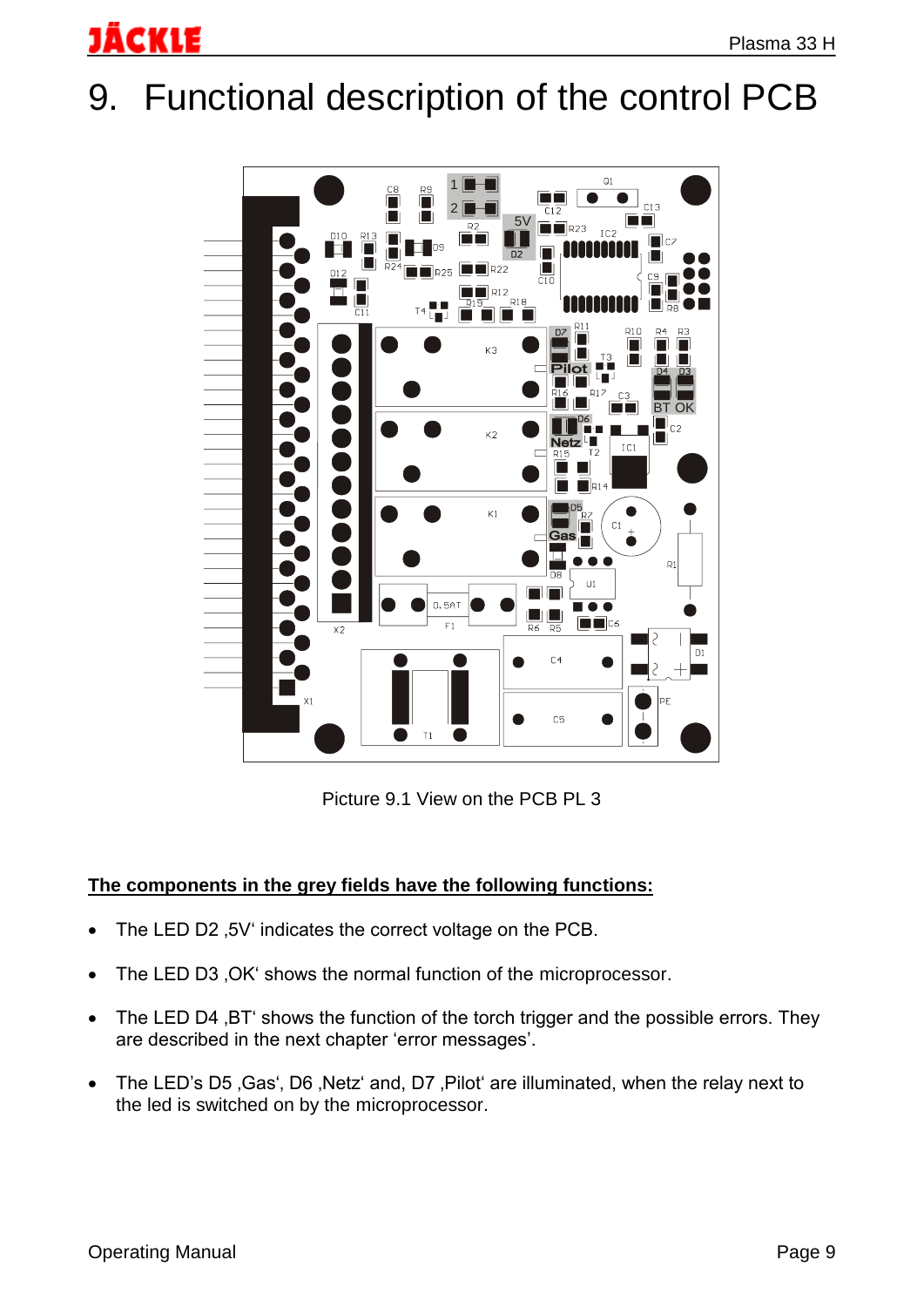### 10.Error messages of the control PCB

The control PCB has the possibility to find some errors in the working cycle. These errors are shown below:

#### **Errors in the machine:**

The LED D4, BT' indicates why the microprocessor can not turn on the machine or why the machine is turned off.

The LED D4, BT' shows the errors by flashing. There are 2 normal- and 4 error states:

| Number of flashes       | <b>Description</b>                                         |
|-------------------------|------------------------------------------------------------|
| Normal functions:       |                                                            |
| no light                | Torch trigger is not pressed                               |
| permanent light         | Torch trigger is pressed                                   |
| <b>Error functions:</b> |                                                            |
| 1x flash                | The cutting transformer has turned off, no cutting current |
| 2x flash                | The reed contact has turned off, no cutting current        |
| 3x flash                | Reed contact is faulty, machine can not turn on            |
| 4x flash                | Pilot time longer than 2 seconds, safety turn off          |

Every flashing sequence repeats after a short interrupt.

The error message (led flashing) is shown until the torch trigger is pressed again.

In normal function, the PCB always shows one of the possibilities in the error table.

#### **Errors in the microprocessor:**

If the microprocessor himself has a problem, the LED D3, OK' has no light or a permanent light.

In normal function, the LED flashes with a frequency of 1Hz.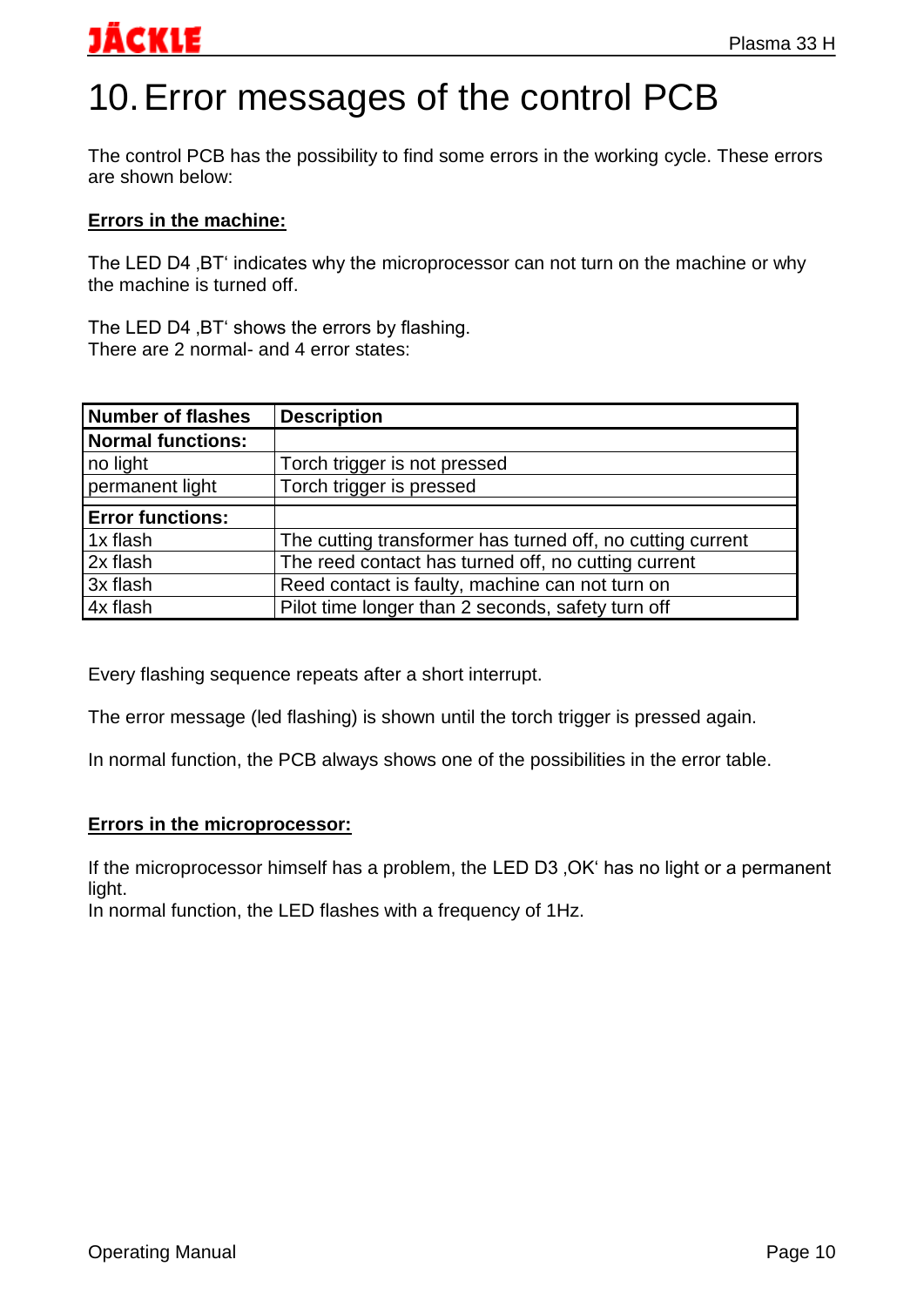### 11.Trouble-Shooting

**Warning!** Defects at the electrical unit may only be repaired by a specialist.

| <b>Trouble</b>           | <b>Cause</b>             | Remedy                       |
|--------------------------|--------------------------|------------------------------|
| Mains connected and      | mains fuse is faulty     | check mains fuse             |
| main switch turned       | mains cable is           | check mains cable            |
| on / fan doesn't run     | interrupted              |                              |
|                          | fuse F1 at auxiliary     | change fuse F1               |
|                          | transformer is faulty    | (2 A slow / 250 V)           |
| Fan is running /         | light bulb is faulty     | check / change light bulb    |
| mains lamp does not      |                          |                              |
| come on                  |                          |                              |
| No function when         | parts at the torch head  | check torch head             |
| torch trigger is         | are incompletely mounted |                              |
| pushed, even the         | (safety circuit)         |                              |
| contactor doesn't        | torch trigger defective  | check torch trigger          |
| switch                   | torch trigger control    | check torch trigger          |
|                          | lead interrupted         | control lead                 |
| <b>Malfunction lamp</b>  | insufficient pressure    | remove shortage of           |
| comes on when torch      | air supply               | compressed air               |
| trigger is pushed        | overheating of the       | unit is ready for work       |
|                          | machine                  | again after ca. 5 minutes    |
|                          |                          | if fan is running            |
| Mains contactor          | machine is running       | check mains fuse             |
| switches when torch      | on 2 phases (mains       | check mains leads            |
| trigger is pushed,       | fuse is faulty, one      |                              |
| but pilot arc            | mains lead is            |                              |
| doesn't arise            | interrupted)             |                              |
|                          | torch parts defective    | check / change torch parts   |
| Pilot arc is             | workpiece lead not       | attach the workpiece clamp   |
| burning / cutting        | connected                | to the workpiece             |
| arc does not arise       |                          |                              |
| Cutting arc is burning / | bad earthing contact     | check / clean earthing       |
| poor cutting quality     | at the workpiece         | contact (rust, paintwork,    |
| or insufficient          |                          | oil, grease)                 |
| cutting power            | insufficient pressure    | check pressure air supply    |
|                          | air supply               |                              |
|                          | plasma nozzle or         | check / change plasma nozzle |
|                          | electrode has burnt out  | electrode                    |
| Cutting arc switches     | cutting speed too        | see chapter 7.2 Cutting      |
| off                      | slow                     |                              |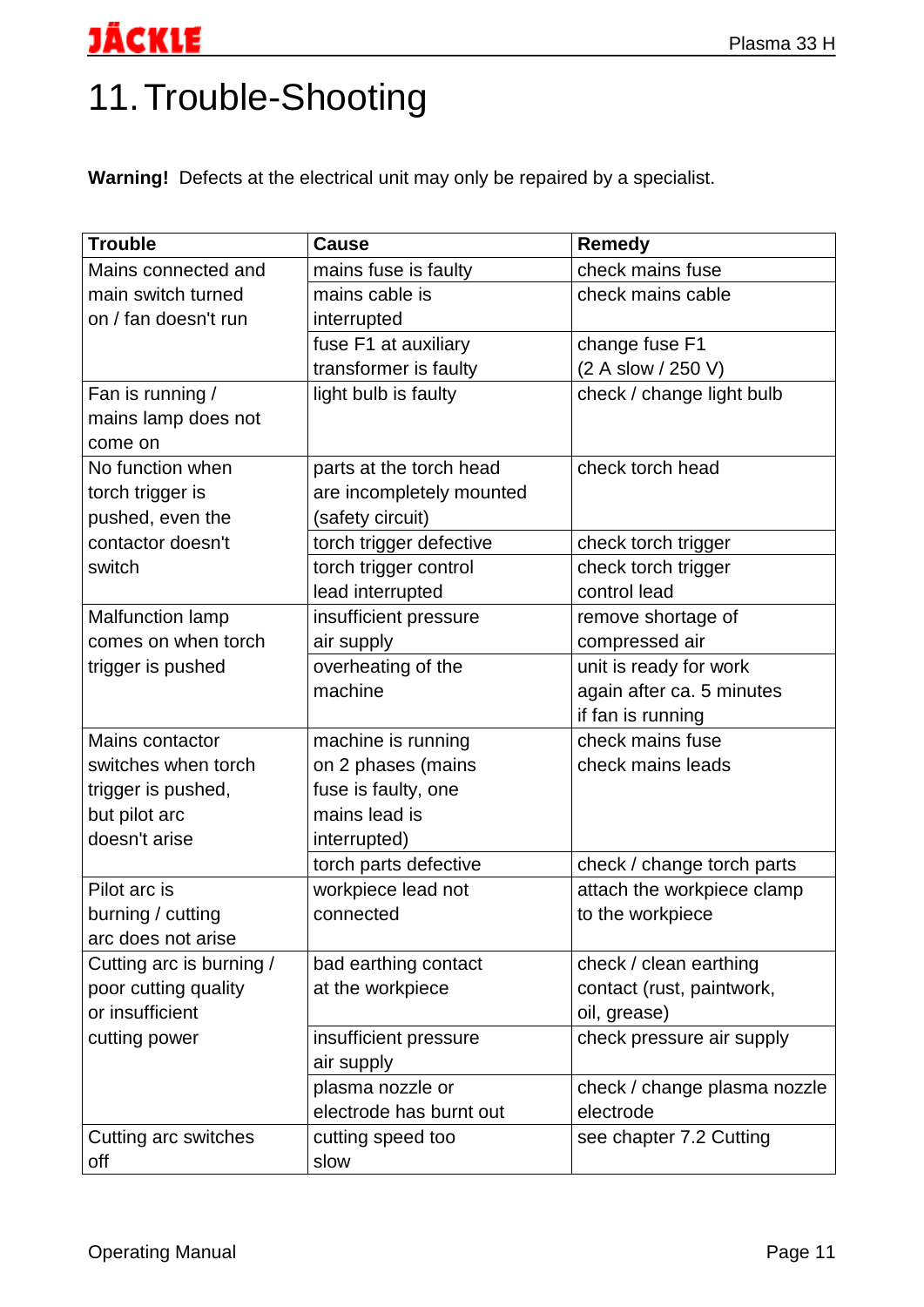# 12.Spare Parts

<u>JÄCKLE</u>





Picture 12.1 Sideview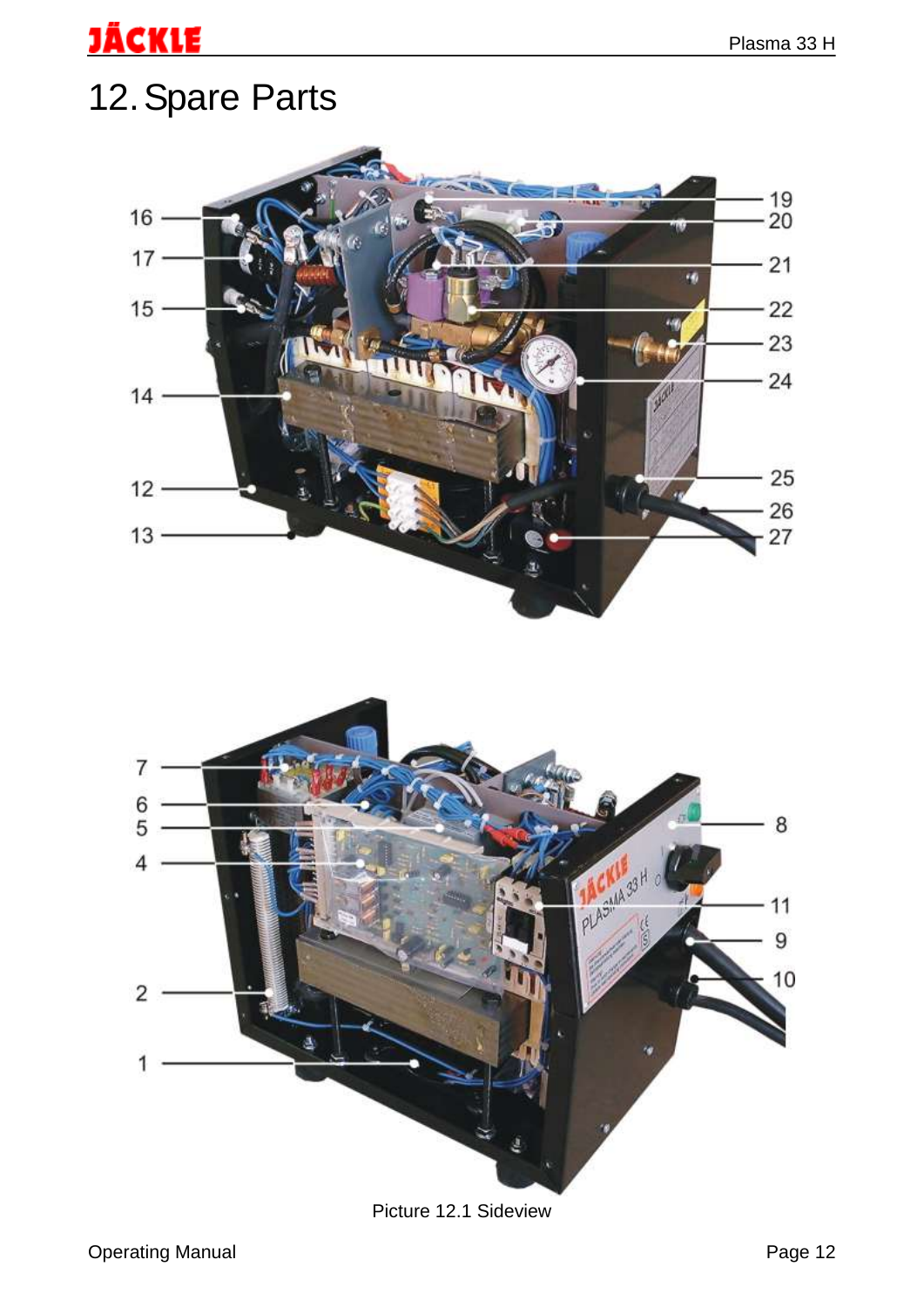| Item.          | <b>Description</b>                                     | <b>Stocknumber</b> |
|----------------|--------------------------------------------------------|--------------------|
| 1              | Fan 121mm                                              | 450.115.001        |
| $\overline{2}$ | Pilot arc resistor LP 3-4 4,1 Ohm                      | 452.040.011        |
| 4              | P.C.board PL 3                                         | 600.008.017        |
|                | Fuse 1 A slow for P.C.board                            | 464.010.005        |
|                | <b>Current transformer</b>                             | 438.077.006        |
| 5              | Ignition unit SIG 3.6 / 24 V                           | 438.036.009        |
| 6              | <b>HF</b> transformer                                  | 706.021.003        |
| $\overline{7}$ | Aux. transformer 24/230/400 V                          | 462.024.018        |
| 8              | Front panel Plasma 33 H                                | 304.021.008        |
| 9              | Cable bushing SB 1093-14 diam. 28 mm                   | 310.285.032        |
| 10             | Work cable compl. 16 mm <sup>2</sup> , 3,5 m long      | 702.160.006        |
| 11             | Contactor DL 4K-10 / 24V                               | 442.024.011        |
| 12             | Housing compl., black coated                           | 715.021.001        |
| 13             | Rubber foot, diam. 35x32 mm                            | 310.350.001        |
| 14             | Cutting transformer Plasma 33 H compl. w. cable        | 706.021.001        |
|                | Thermoswitch 170°C (break) for cutting transformer     | 445.170.002        |
| 15             | Plug-in socket yellow                                  | 712.024.004        |
| 16             | Plug-in socket green                                   | 712.024.002        |
|                | Bulb 24 V                                              | 463.024.012        |
| 17             | Main switch M225-645235                                | 440.220.033        |
|                | Grip for main switch                                   | 440.225.051        |
| 18             | Housing bonnet                                         | 715.021.007        |
|                | Case handle                                            | 305.179.005        |
| 19             | 2 channel blade terminal socket DC 68                  | 410.002.020        |
| 20             | HF terminating PCB P1-H                                | 600.021.001        |
|                | Distance piece CBS - 9A for PCB                        | 421.008.005        |
| 21             | Solenoid valve, nom. diam. 2,5 / 24 V G 1/8            | 465.018.006        |
|                | Pressure reducing nozzle M 8 x 10 / diam. 1,3 mm       | 357.810.012        |
|                | Barrel nipple G 1/4 - 1/4 - M 8 for nozzle             | 357.144.015        |
|                | Elbow-type screwed socket G 1/8 - 6                    | 354.186.016        |
|                | Tube 6x3 mm, black                                     | 356.006.022        |
| 22             | Manometric switch 1-10 bar M 10x1                      | 444.001.001        |
| 23             | Nipple w. male rapid action coupling DN7,2-G1/4A       | 355.014.010        |
| 24             | Filter press. reducer w. manom. G1/4, entrance right   | 351.140.004        |
|                | Filter element white for pressure reducer              | 351.140.028        |
|                | Water tank for pressure reducer                        | 351.140.022        |
| 25             | Screwed cable gland PG 11                              | 420.011.002        |
| 26             | Mains cable compl. $4 \times 1.5$ mm <sup>2</sup> , 4m | 704.015.006        |
| 27             | Rectifier E50 DB 380/500-40 compl. w. 6 varistors      | 701.021.001        |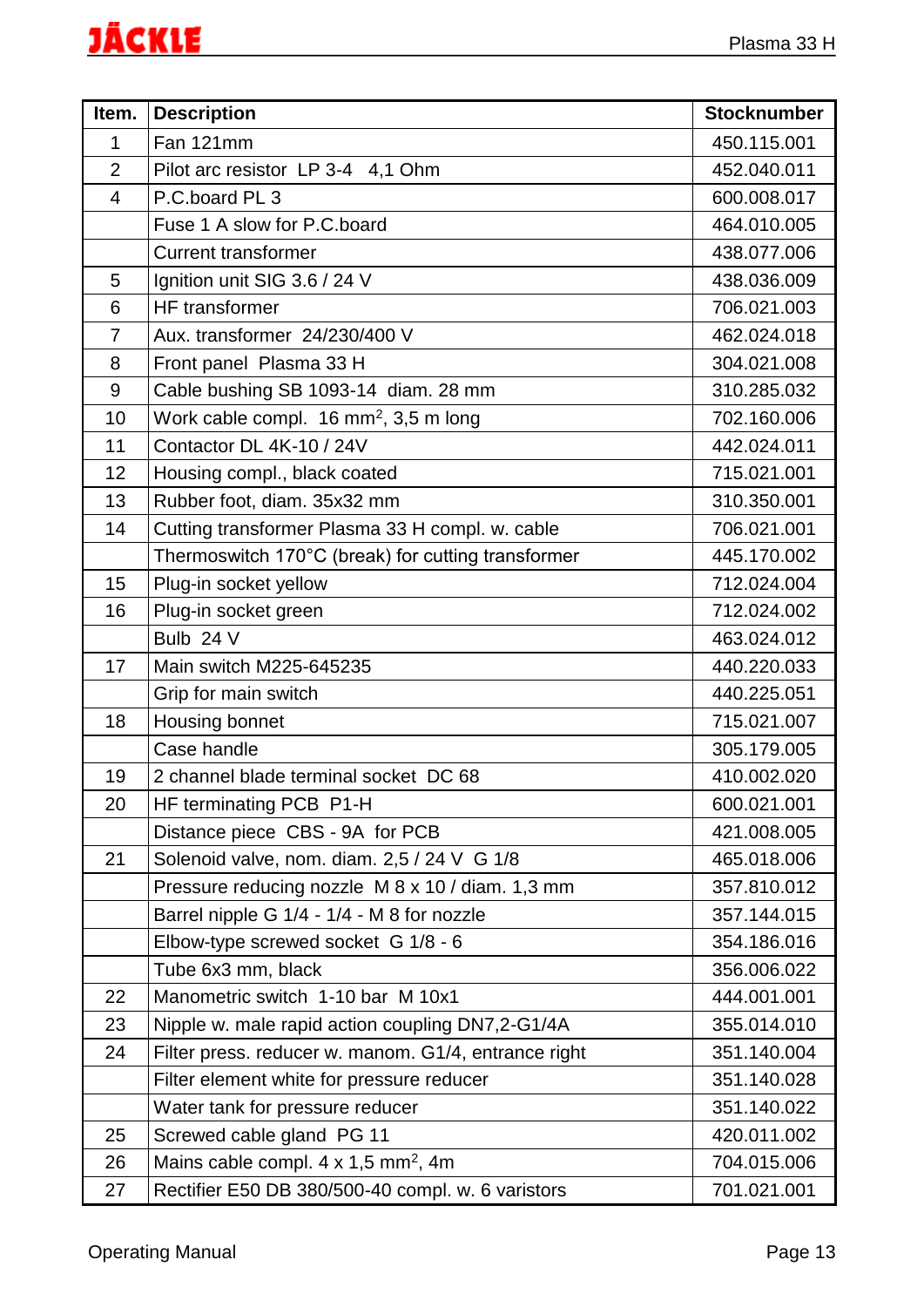# 13.Spare parts torch PSB 31 HF S

**JÄCKLE** 



| Item. | <b>Description</b>               | <b>Specifications</b> | Part No  |
|-------|----------------------------------|-----------------------|----------|
|       | Plasma cutting torch PSB 31 HF S | 4 m long, G 1/8       | 742.0178 |
|       | handle with single action switch |                       |          |
|       |                                  |                       |          |
| 1     | Torch body PSB 31 S              |                       | 742.0104 |
|       |                                  |                       |          |
| 10    | Electrode (ZR) diam. 6.8 mm      | Dim. $x = 16.0$ mm    | 742.0017 |
|       |                                  |                       |          |
| 11    | Plasma nozzle diam. 1.0 mm       |                       | 742.0011 |
|       |                                  |                       |          |
| 12.2  | Insulating sleeve for HF-version |                       | 742.0038 |
|       |                                  |                       |          |
| 17    | Cap                              |                       | 742.0004 |
|       |                                  |                       |          |
| 18    | Spring                           |                       | 742.0089 |
|       |                                  |                       |          |
| 21    | Safety clamp cpl.                |                       | 742.0099 |
|       |                                  |                       |          |
| 30    | Handle with single action switch |                       | 742.0044 |
|       | consisting of:                   |                       |          |
|       | Handle, left and right           |                       | 742.0081 |
|       | Trigger                          |                       | 742.0041 |
|       | Pressure spring                  |                       | 742.0045 |
|       | Micro switch                     |                       | 185.0023 |
|       | Dowel pin 2x12                   |                       | 073.0004 |
|       | Screw M2,2x13                    |                       | 079.0006 |
|       |                                  |                       |          |
| 91    | Electrode wrench                 |                       | 743.0064 |

#### **Warning:**

Any service on the torch should be performed when the machine is switched off and disconnected from the power panel. Injury or death could occur otherwise.